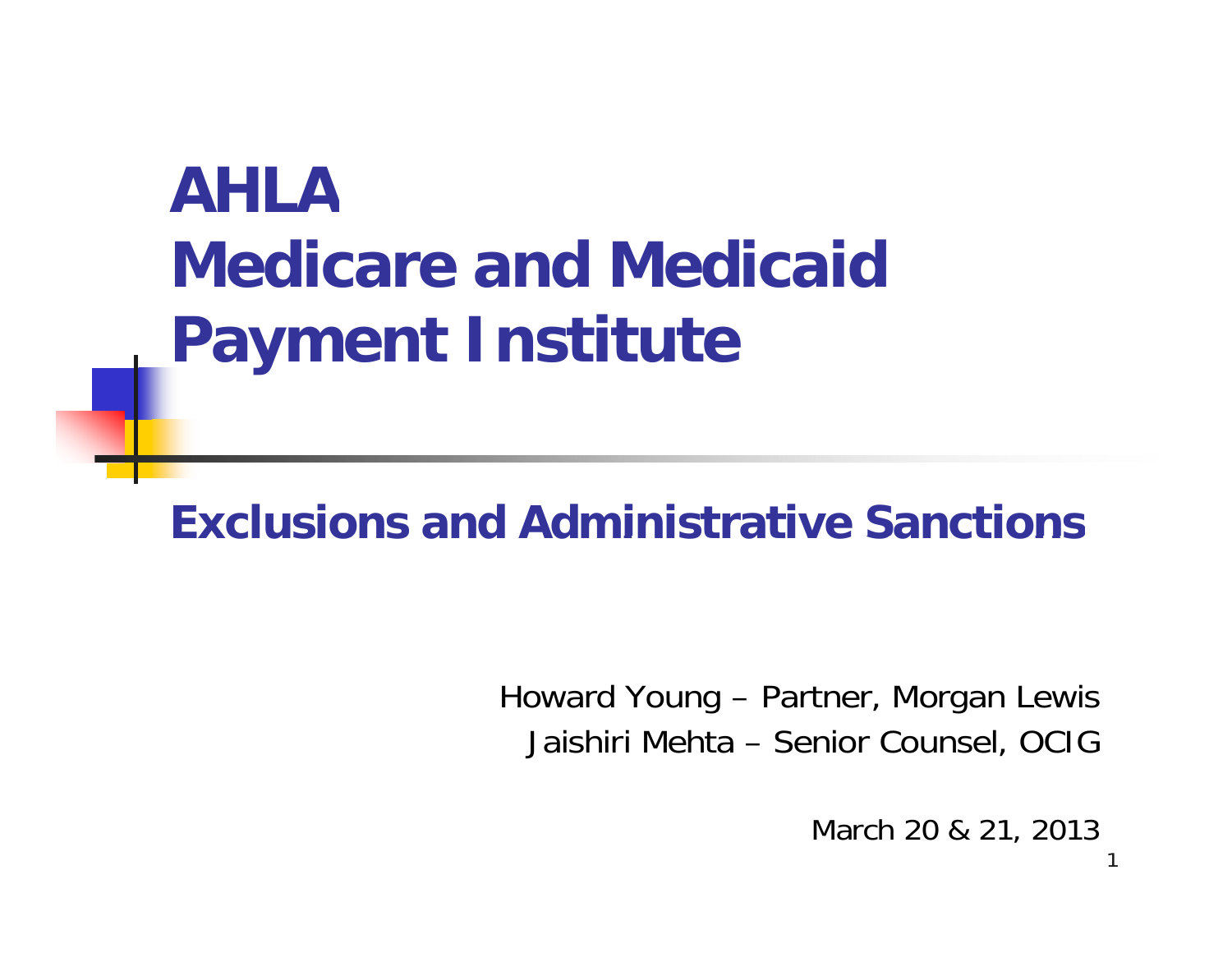**Overview of Exclusions and Related AdministrativeSanctions**

- T. Civil Monetary Penalties (CMP) Law
- T. **• Mandatory and Permissive Exclusion** Authorities
- T. ■ Billing and Excluded Persons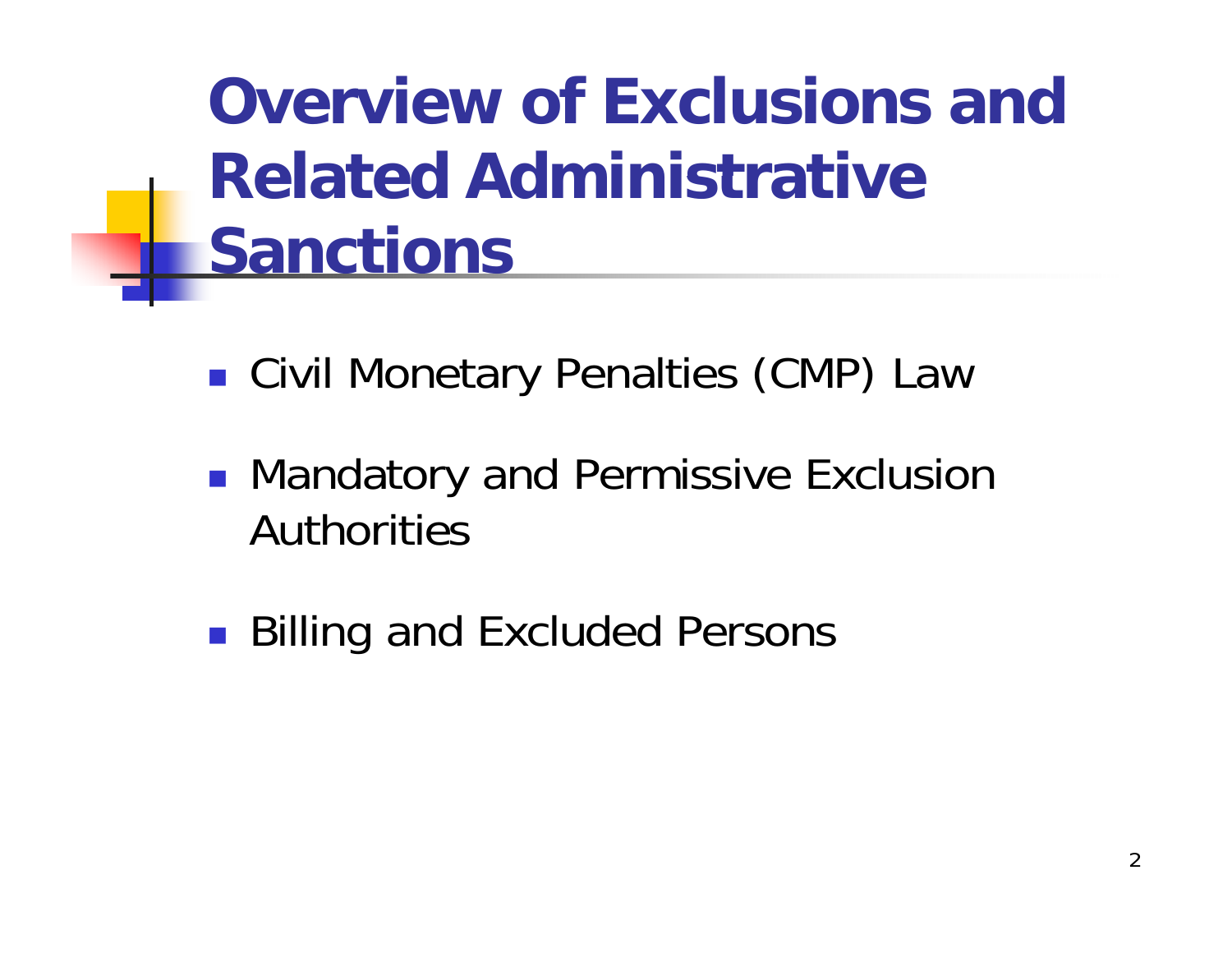#### **OIG CMPs: Key Points :**

- $\overline{\mathbb{R}}$  42 USC § 1320a-7a
	- (a)(4) claims for items/services furnished by excluded person; and
	- $\Box$  (a)(6) employing or contracting with a person knew or should have known was excluded
- **Burden: preponderance of the evidence**
- **Statute of limitations: 6 years**
- **Procedures: administrative rules apply**
- Note FCA liability may also apply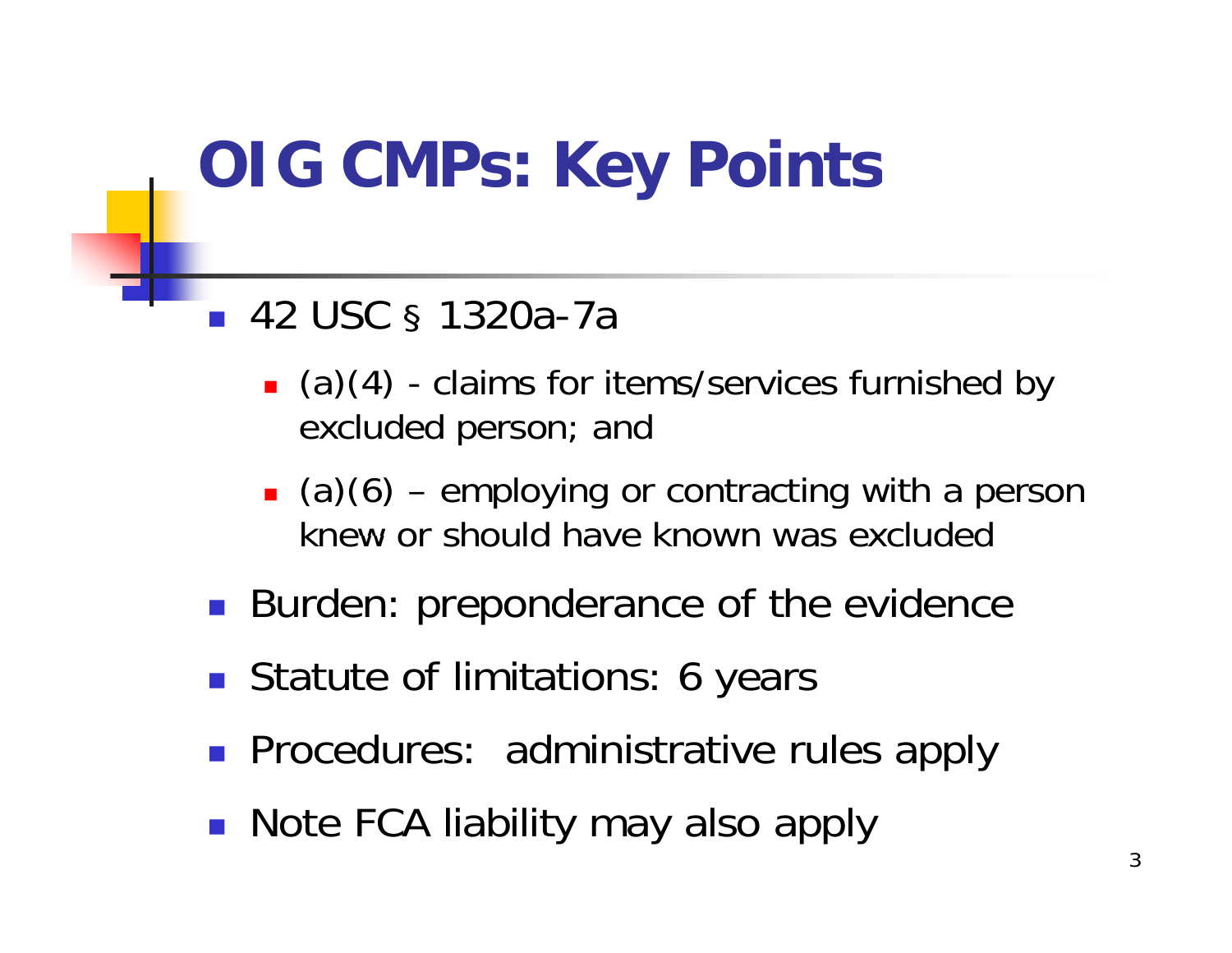## **CMP Scienter**

- Generally: "knows or should know"
- **Similar to FCA: more than negligence**
- **.** "Should know" defined:
	- **E** "Acts in deliberate ignorance of the truth or falsity of the information" or
	- " "Acts in reckless disregard of the truth or falsity of the information, and no proof of specific intent to defraud is required"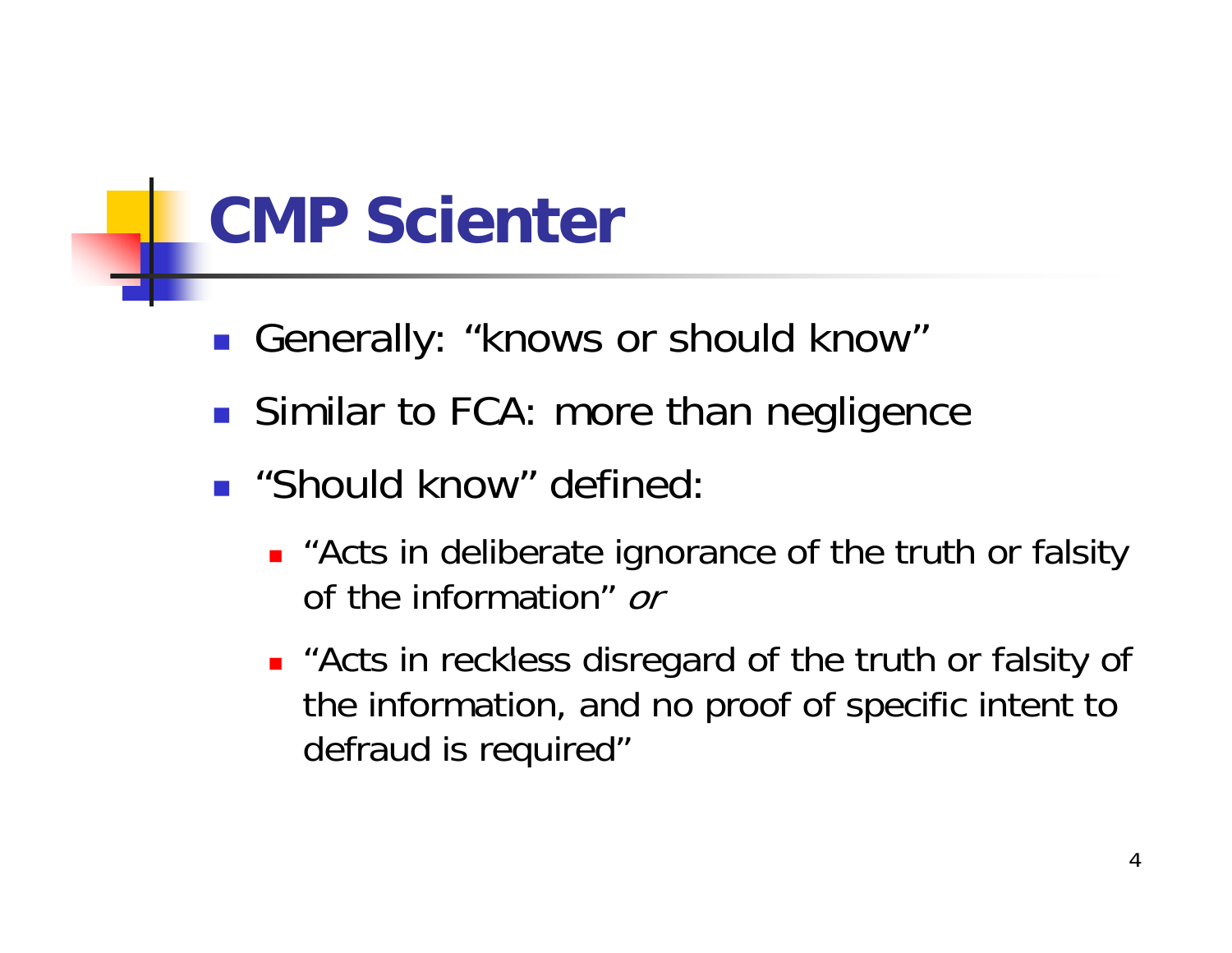## **CMPs for Employment of Excluded Persons**

Total of 58 CMP cases in 2011 and 2012 for employing/contracting with excluded persons

- **Hy-Vee, Inc. (CMP) \$831,871**
- Cooperative Home Care (CMP) \$121,010
- **Buchanan County Health Center (CMP)** \$406,030
- **Jennings Health Care Center (CMP) \$81,705**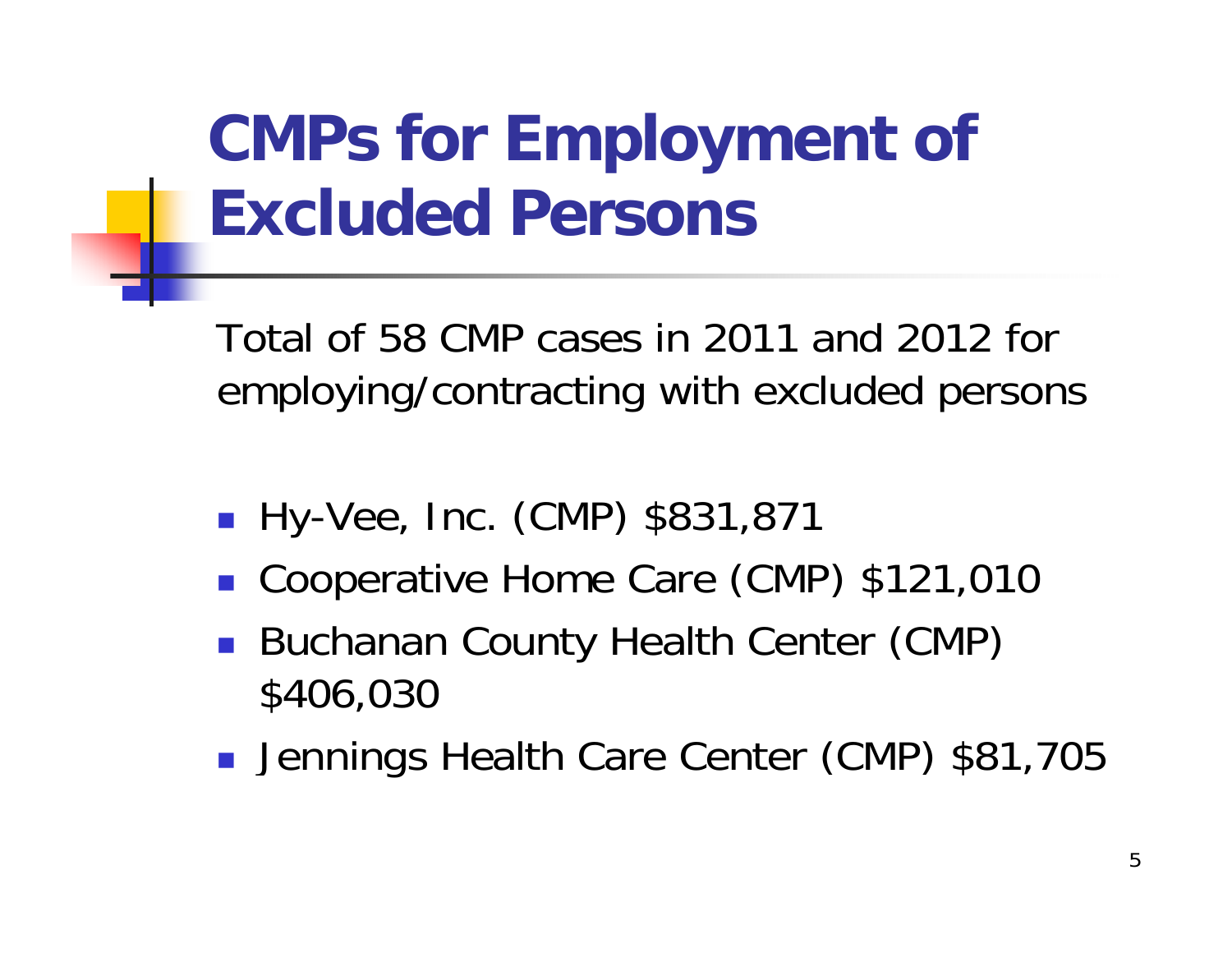## **Mandatory Exclusions**

- **Typically based on criminal convictions (state,** federal, misdemeanor, felony):
	- **Medicare/Medicaid fraud**
	- **Patient abuse or neglect**
	- **Felony health care fraud**
	- **Felony controlled substance**
- **Imposed for at least 5 years**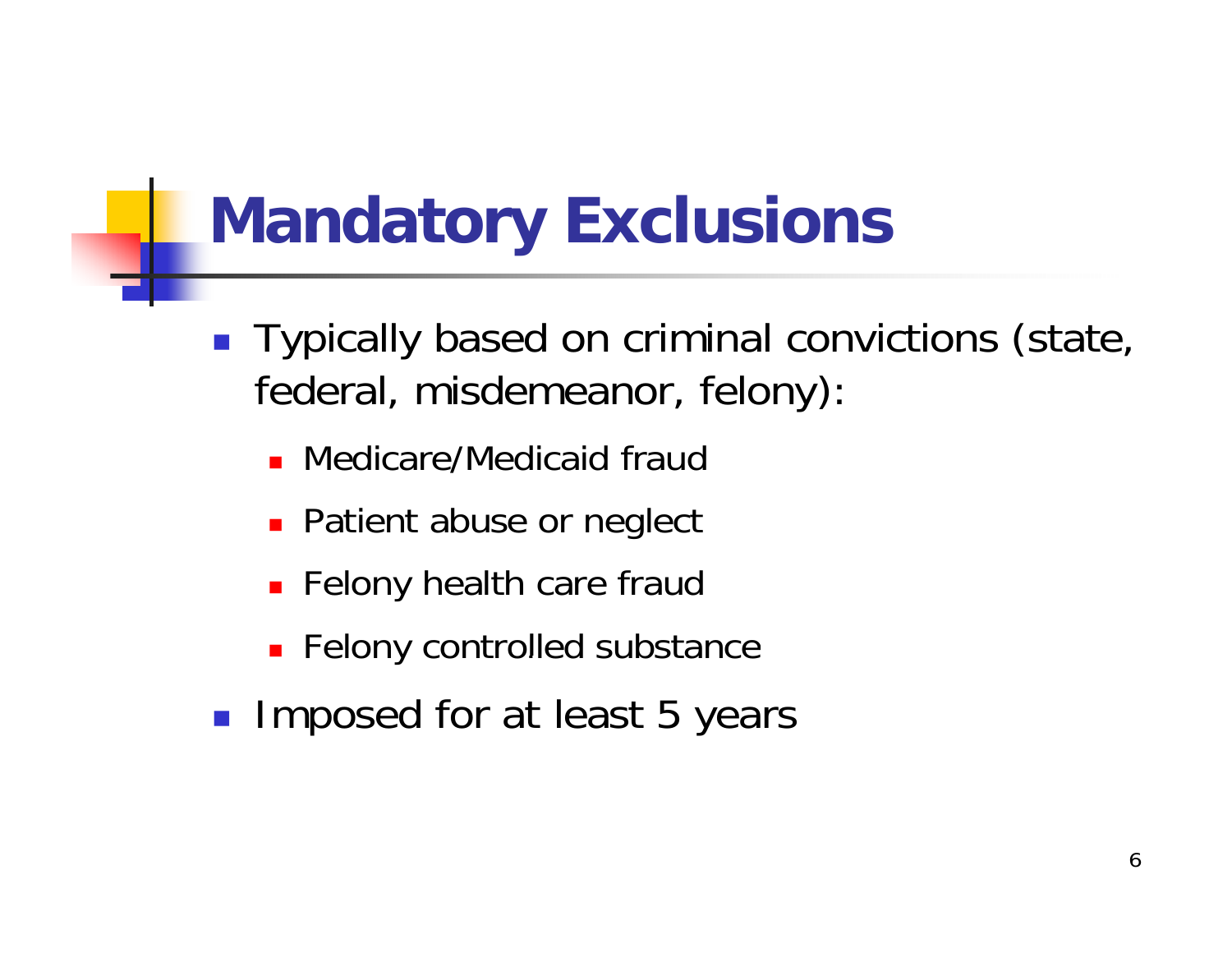## **Permissive Exclusions**

- OIG may impose exclusions for:
	- **Certain convictions in connection with delivery of** health care items/services
	- **Professional license revocation or suspension**
	- **Fiaud, kickbacks, and other prohibited activities**
	- **False statements**
	- **Diangle 20 Interpolation** of audit or investigation
	- **Other statutory circumstances**
- Term varies by authority and facts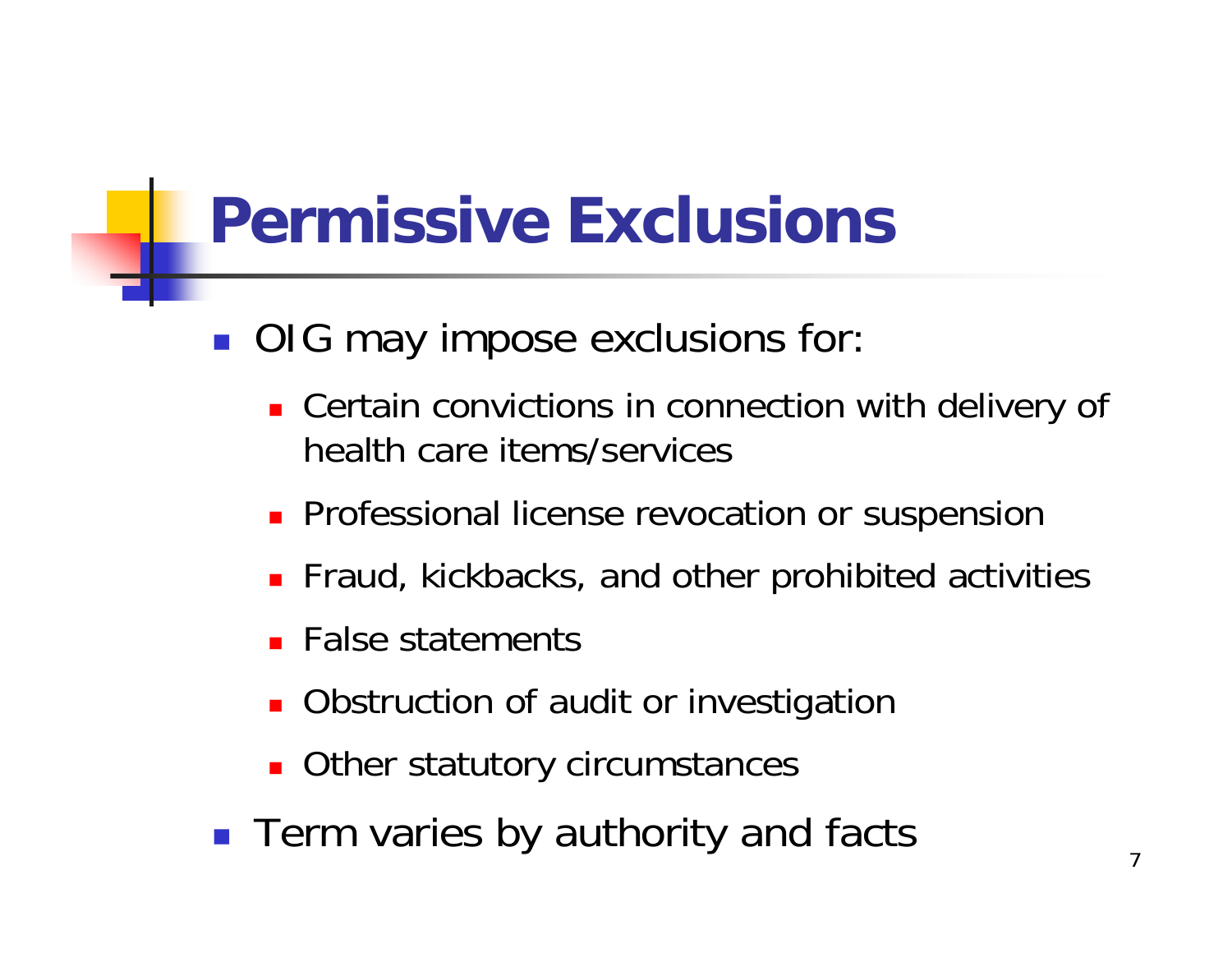## **Top 6 Exclusions by Type**

- license revocation or suspension-23,983
- **program-related conviction-13,604**
- patient abuse or neglect 5,489
- felony health care fraud conviction 2,665
- HEAL loan default 2,304
- **Figure 1** felony controlled substance conviction 2,075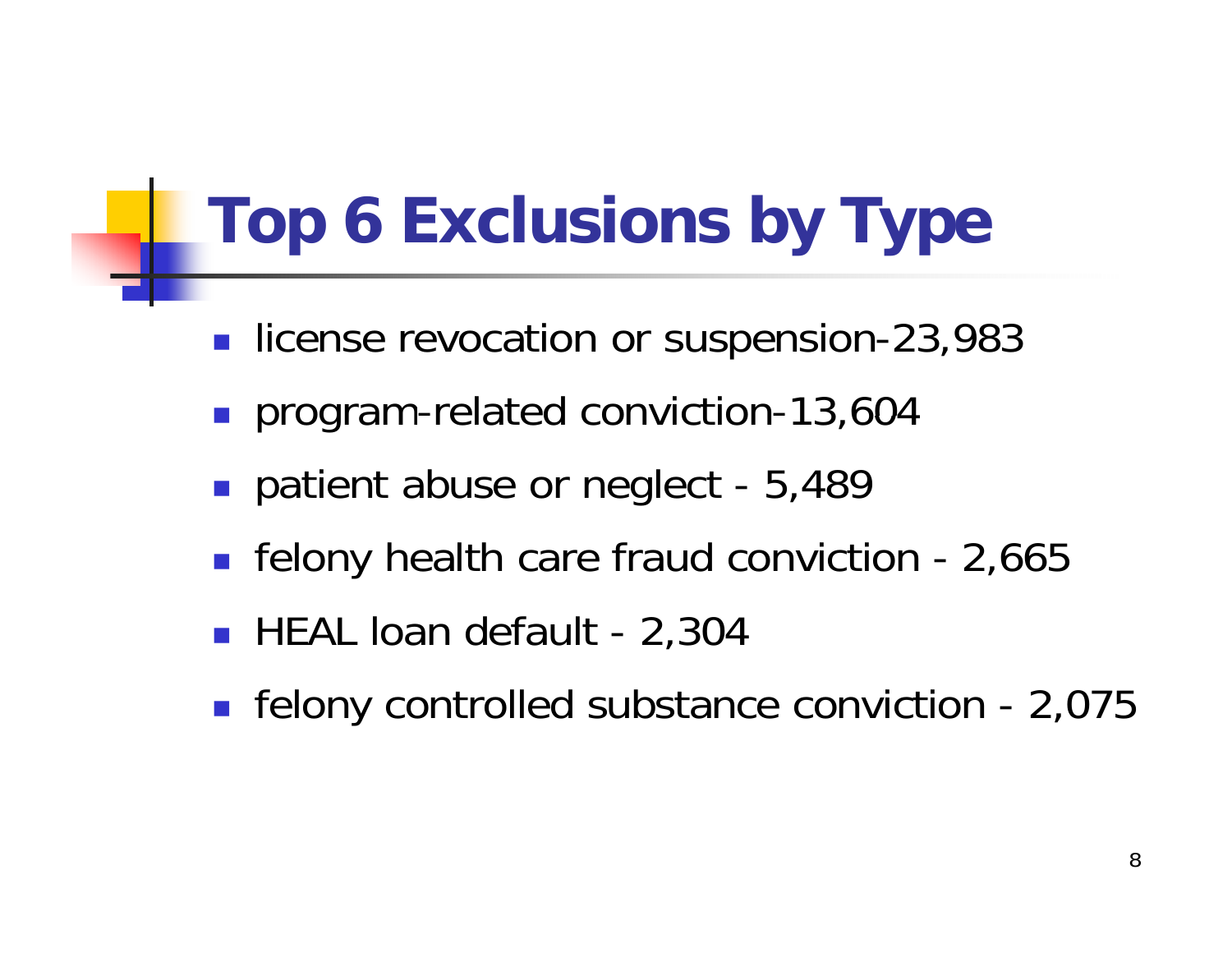## **Scope and Effect of Exclusion**

- $\blacksquare$  Federal health care programs
	- **Applies to items and services that are furnished,** directed, or prescribed
	- **Applies to all methods of Federal program** reimbursement
	- **DIG Special Advisory Bulletin**
- **Private payors usually follow suit**
- **Debarment by other agencies/CMS billing** revocation
- **Employment law implications**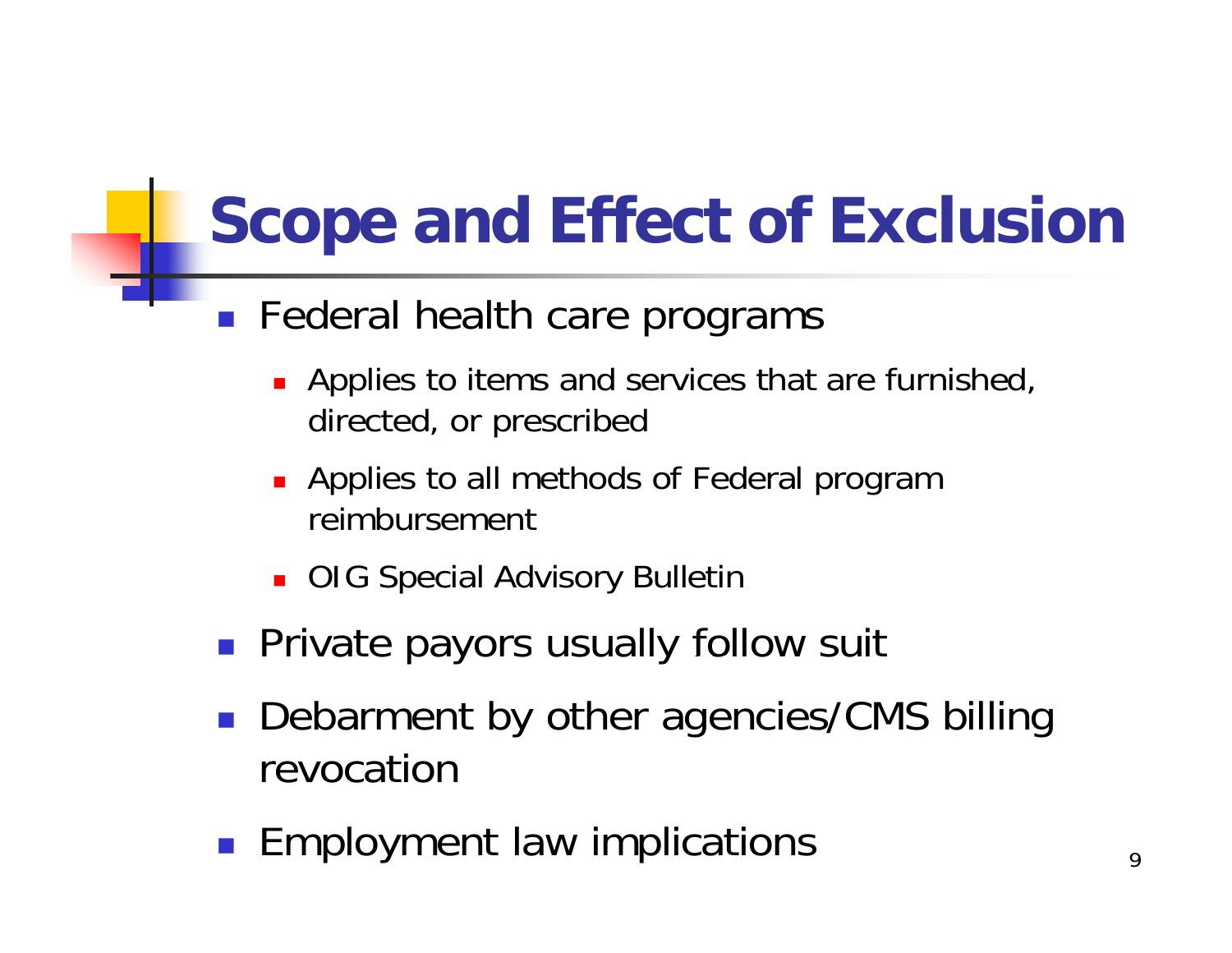## **Reinstatement**

- H ■ Not automatic, must apply to OIG
- H **Nithin discretion of OIG to grant/deny**
- F. **No judicial review of decision to deny**
- $\Box$ ■ Billing while excluded most common reason for denial
- **OIG** sanctions staff will refer to OCIG if excluded person reported employment by health care entity while excluded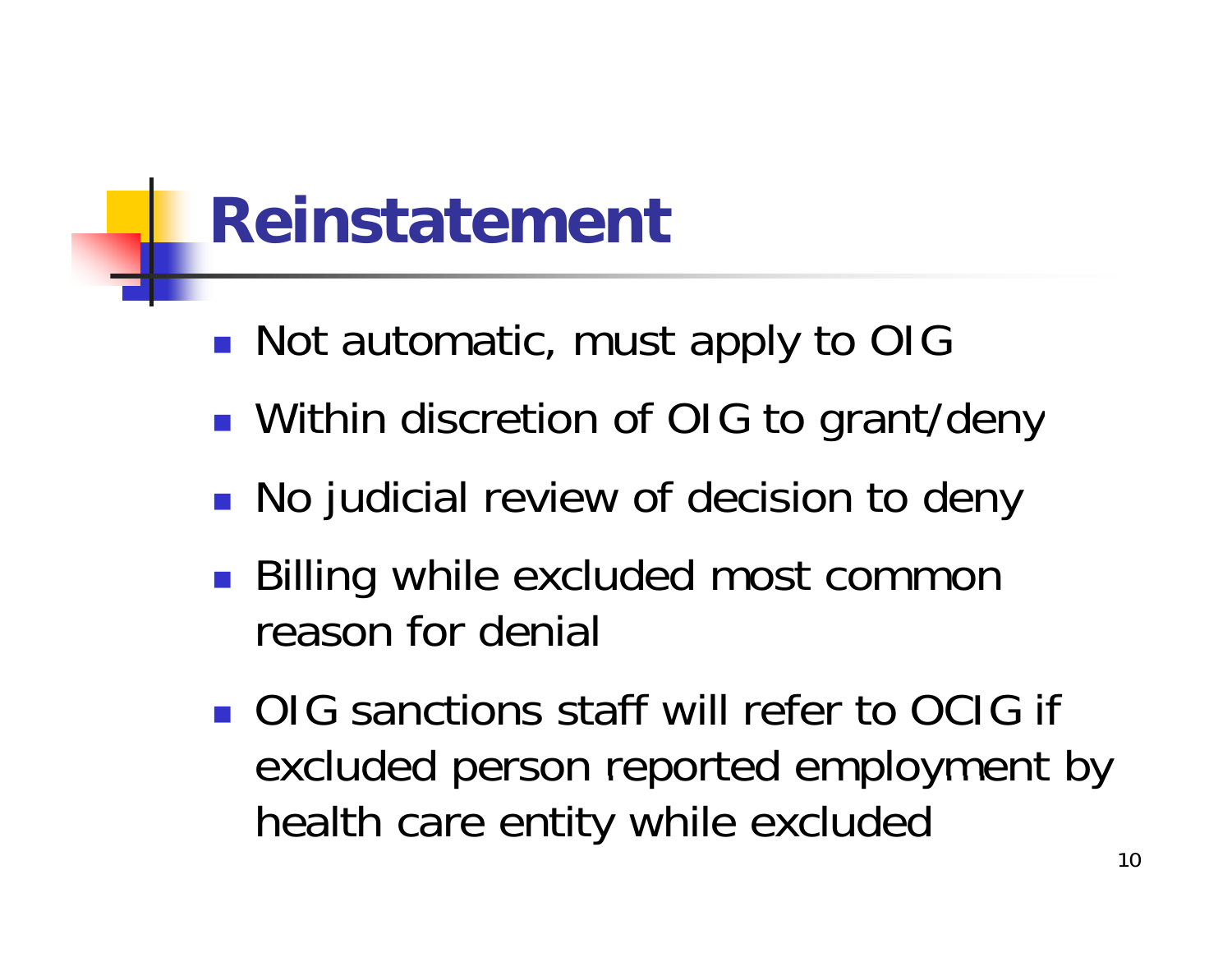#### **Excluded Persons: Self Disclosures**

- $\Box$ ■ With greater awareness of need for exclusion screenin g and more robust compliance, more entities are discovering excluded individuals in their employment
- $\Box$ ■ May happen as part of corporate/ transactional due diligence
- Benefits of self-disclosure
- **OIG Self-Disclosure Alternatives**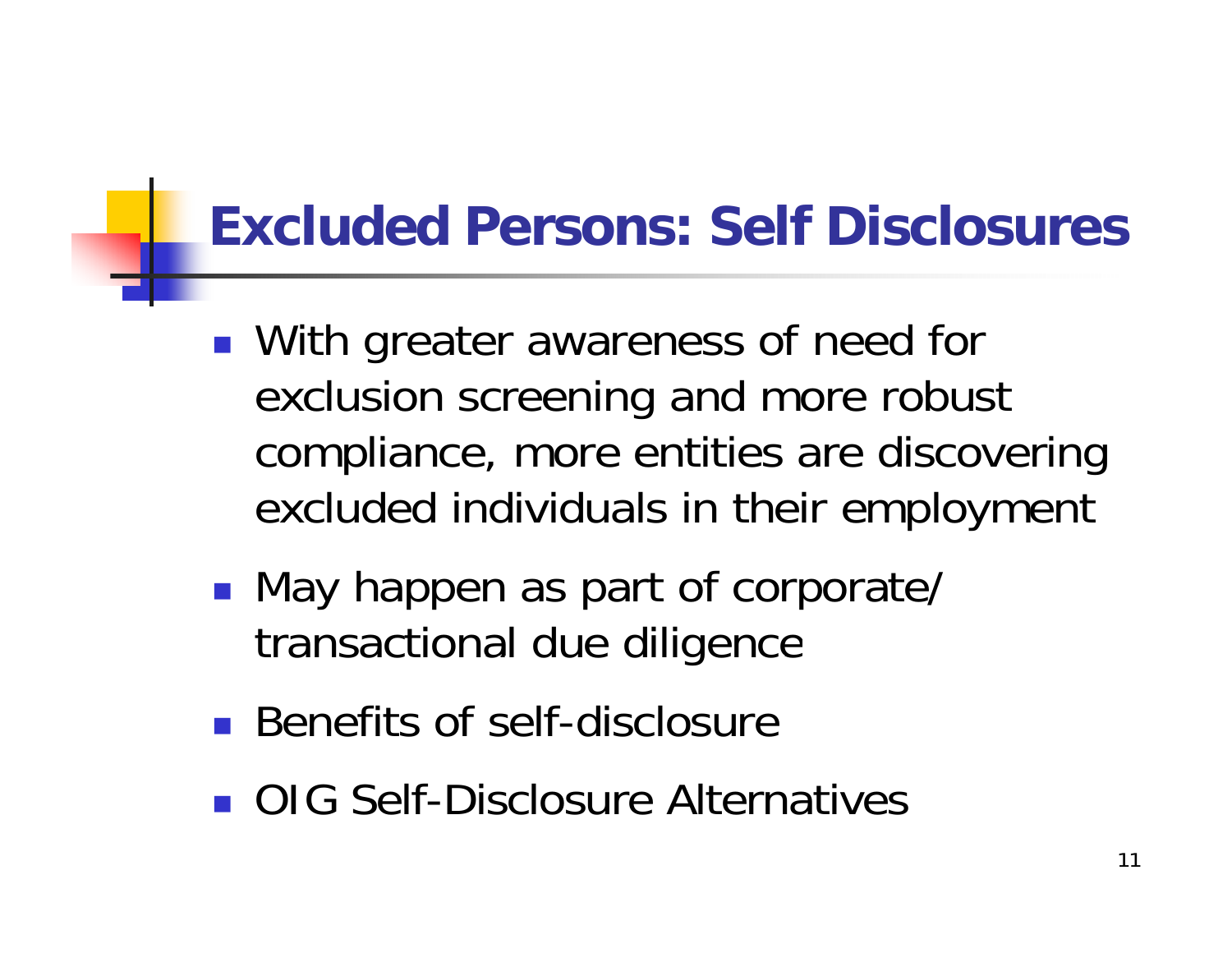#### **Recent Enforcement Actions for Employment of Excluded Persons**

- Swan Point Care Center \$213,708 (SDP)
- East Boston Neighborhood Ctr. \$103,485 (SDP)
- Community General Hospital \$248,363 (SDP)
- Mercy Hospitals East Communities \$138,452 (SDP)
- **Bruce Worrell (Exclusion Agreement)**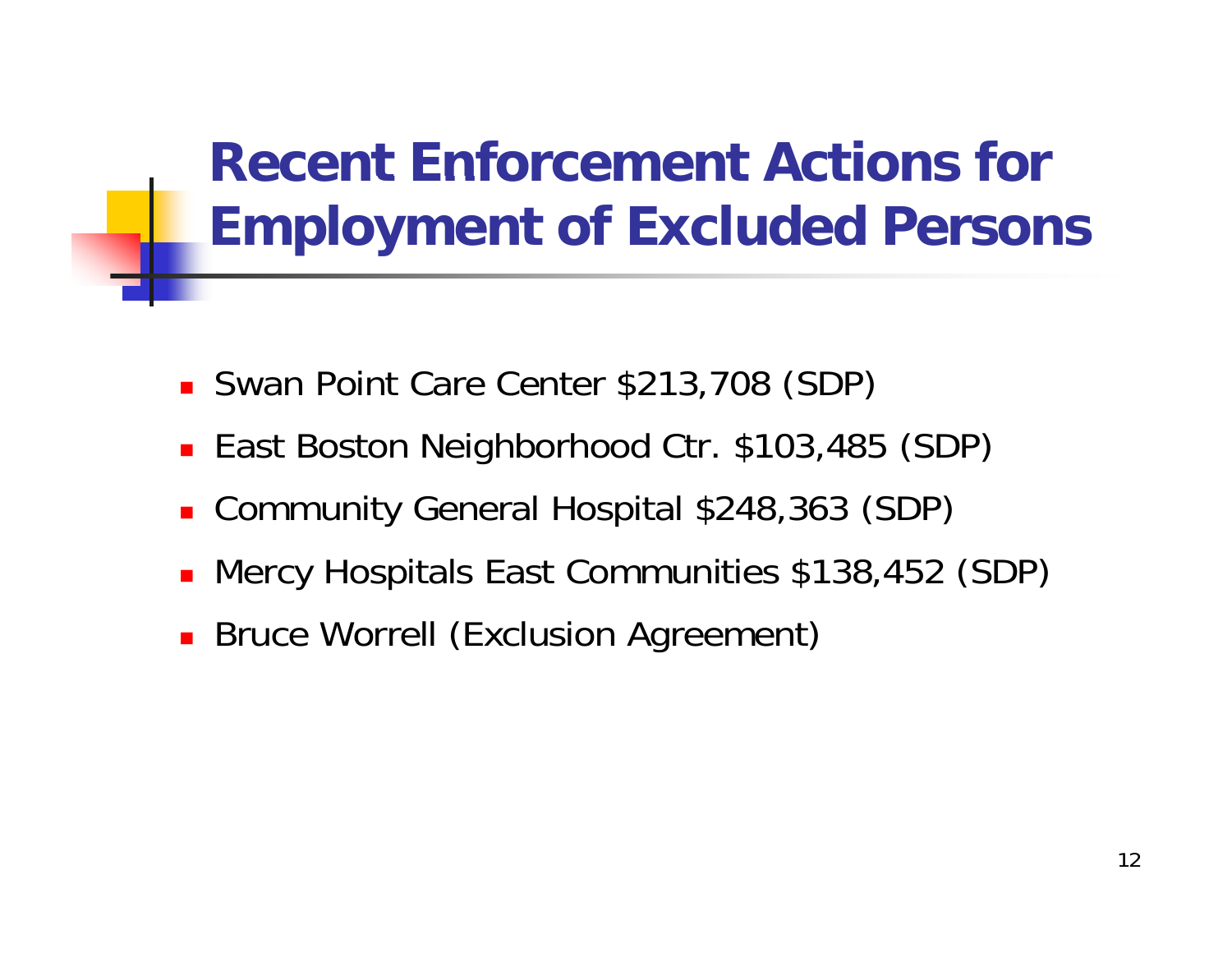#### **Screening for Excluded Persons**

- F. Best practices (not legal requirements)
	- **Screen at hiring with employee/contractor certification**
	- **S** Screen periodically (e.g., monthly, quarterly, annually) – inconsistency among state Medicaid directives
	- Require immediate disclosure by an employee or contractor who receives a notice of intent
- **DIG List of Excluded Individuals and Entities (LEIE)** 
	- <u>http://exclusions.oig.hhs.gov.</u>
- $\mathcal{A}$  GSA System for Award Management (SAM) – f/k/a Excluded Parties List System (EPLS)
	- <u>- https://www.sam.gov</u>
- F. Some states (at least 18) maintain their own exclusion lists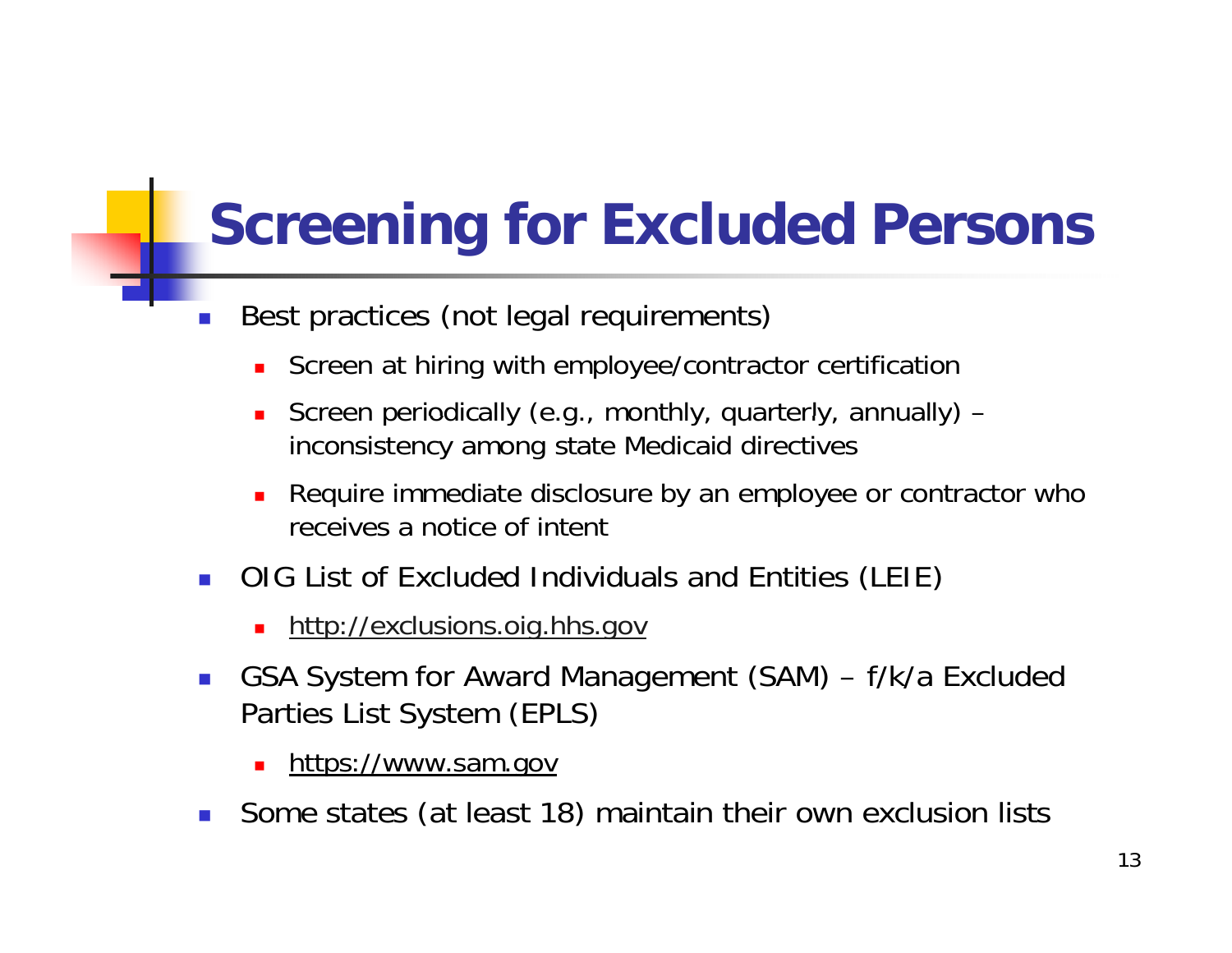Recent Focus on Excluding Officers/Mana gin g Employees

- ■ OIG Guidance for Implementing Section 1128(b)(15) Permissive Exclusion
	- **Non-binding factors**
	- Owners knowledge element
	- **Deal Contact Controls 10 and 7 and 7 and 7 and 7 and 7 and 7 and 7 and 7 and 7 and 7 and 7 and 7 and 7 and 7 and 7 and 7 and 7 and 7 and 7 and 7 and 7 and 7 and 7 and 7 and 7 and 7 and 7 and 7 and 7 and 7 and 7 and 7 and** knowledge requirement
	- **Some controversy, though OIG success in** Purdue executive exclusions -Park doctrine
- $\mathcal{L}^{\text{max}}_{\text{max}}$ Proposed legislation failed to pass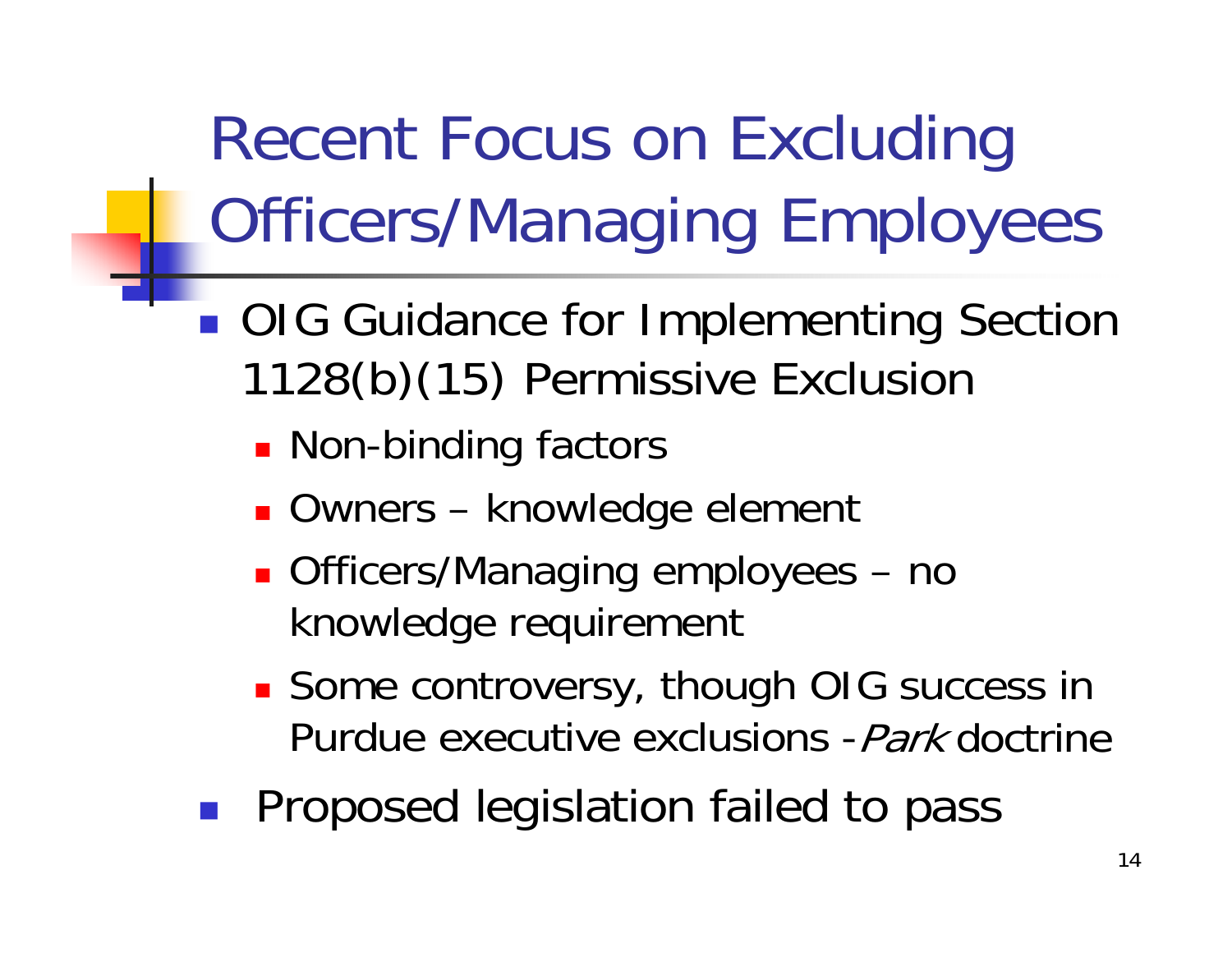# Exclusion Liti gation

- $\overline{\mathbb{R}}$ Administrative Decisions/case law stacked in OIG's favor
	- **Strong body of deferential case law**
	- **ALJ** authority limited by regulation to OIG legal authority and period of exclusion
- **Few Federal Court decisions on exclusion** 
	- Almost all upheld exclusions
	- **Excluding executives will generate more litigation**
	- *Chevron* deference?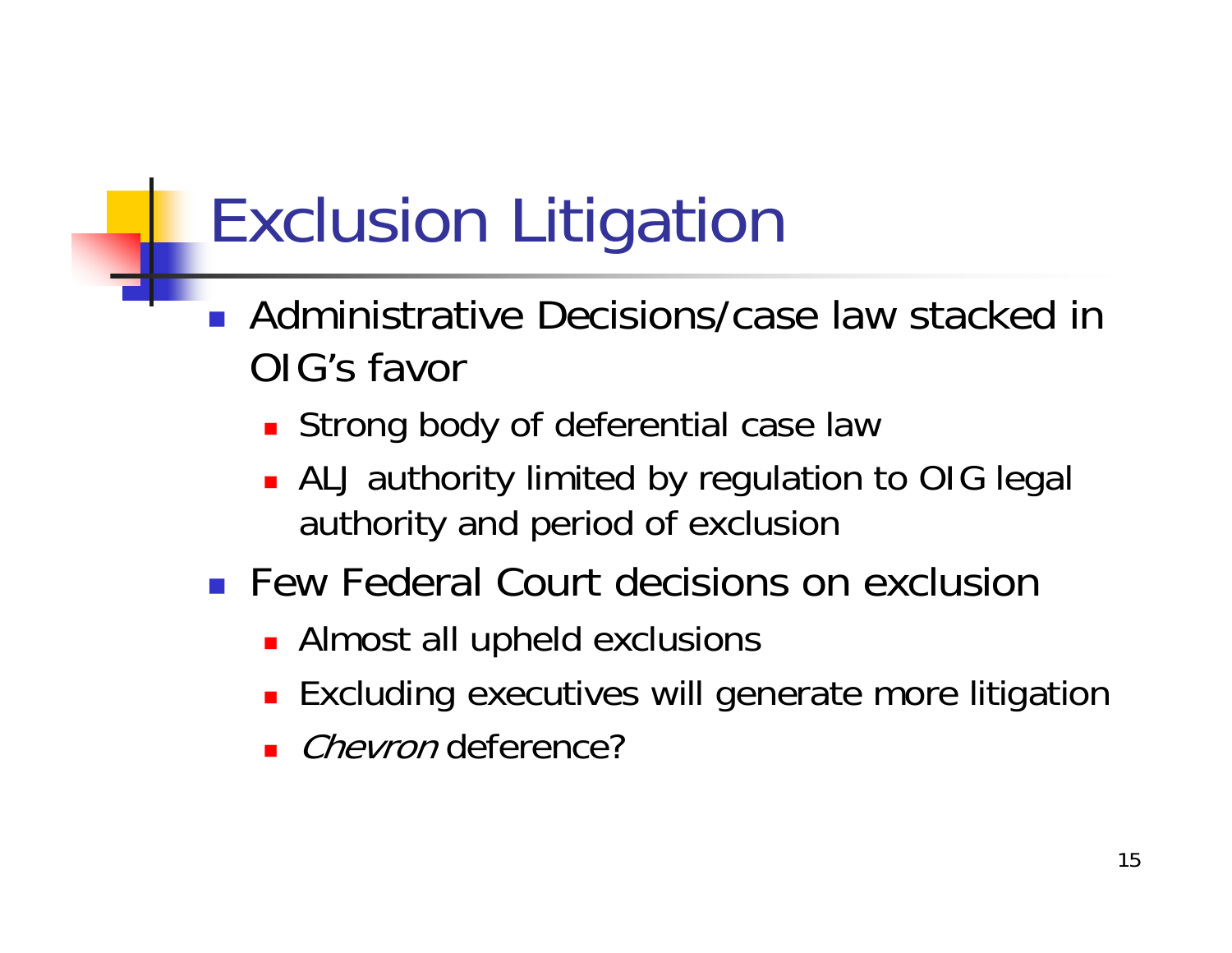#### **Questions**

Howard J. Young Partner, Morgan Lewis <u>h young@morganlewis.com</u> (202) 739-5461



Jaishiri Mehta

Senior Counsel, Office of Council to the Inspector General Jaishiri.Mehta@oig.hhs.gov

(202) 619-1306